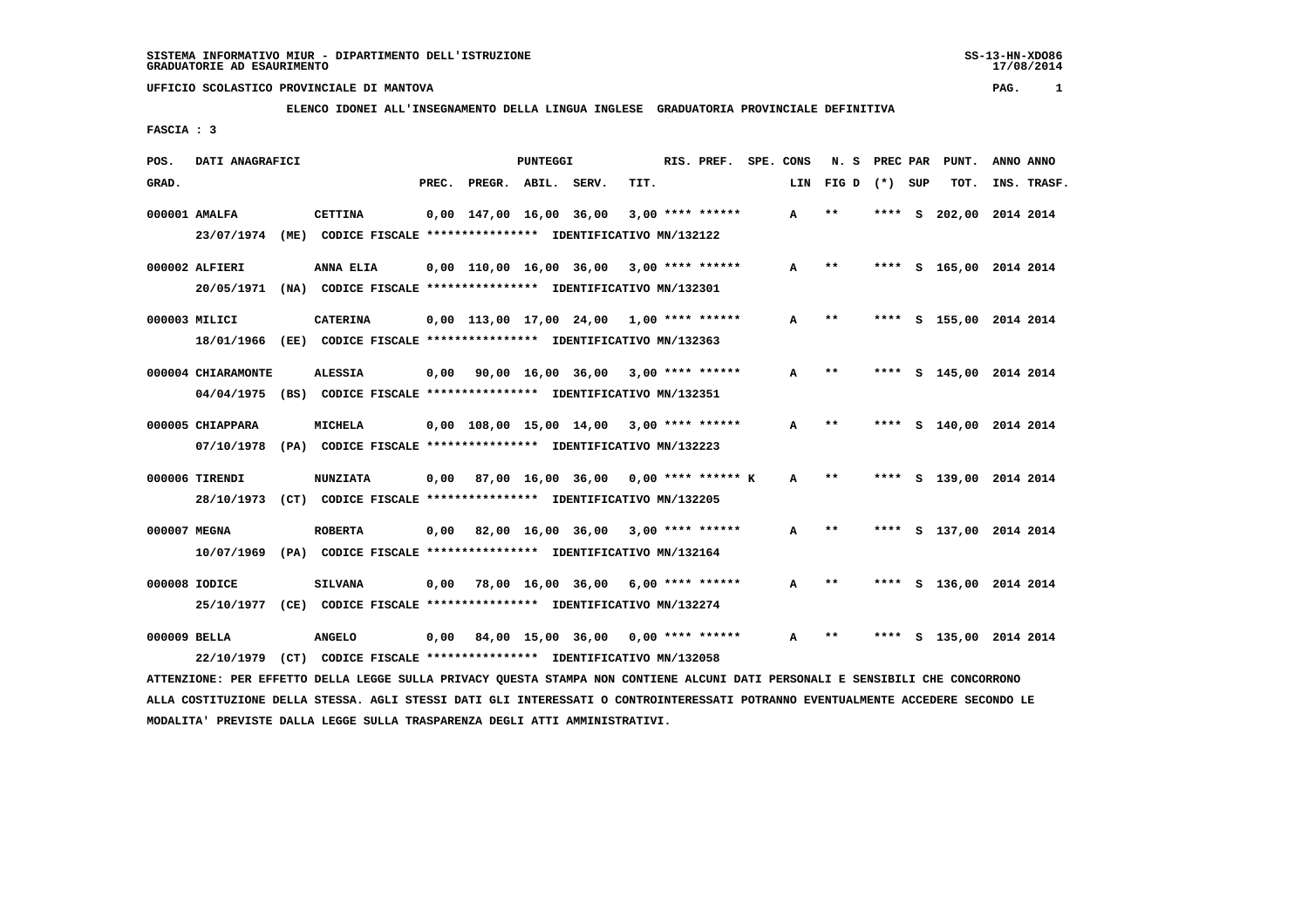**ELENCO IDONEI ALL'INSEGNAMENTO DELLA LINGUA INGLESE GRADUATORIA PROVINCIALE DEFINITIVA**

 **FASCIA : 3**

| POS.         | DATI ANAGRAFICI |                                                                                     |       |                    | PUNTEGGI |                                      |      | RIS. PREF.         | SPE. CONS | N.S                          | PREC PAR |     | PUNT.                   | ANNO ANNO   |
|--------------|-----------------|-------------------------------------------------------------------------------------|-------|--------------------|----------|--------------------------------------|------|--------------------|-----------|------------------------------|----------|-----|-------------------------|-------------|
| GRAD.        |                 |                                                                                     | PREC. | PREGR. ABIL. SERV. |          |                                      | TIT. |                    | LIN       | FIG D                        | $(*)$    | SUP | TOT.                    | INS. TRASF. |
|              | 000010 TESONE   | <b>MARIA</b>                                                                        | 0,00  |                    |          | 87,00 14,00 24,00                    |      | $3,00$ **** ****** | A         | **                           | ****     |     | S 128,00 2014 2014      |             |
|              | 06/09/1973      | (NA) CODICE FISCALE **************** IDENTIFICATIVO MN/132296                       |       |                    |          |                                      |      |                    |           |                              |          |     |                         |             |
|              | 000011 CANNELLA | <b>GIUSEPPINA</b>                                                                   | 0,00  | 73,00 16,00 28,00  |          |                                      |      | $3,00$ **** ****** | A         | $* *$                        | ****     |     | S 120,00 2014 2014      |             |
|              | 22/03/1976      | (PA) CODICE FISCALE **************** IDENTIFICATIVO MN/132159                       |       |                    |          |                                      |      |                    |           |                              |          |     |                         |             |
|              | 000012 PIROZZI  | <b>GIUSEPPA</b>                                                                     | 0,00  |                    |          | 61,00 18,00 36,00                    |      | $0.00$ **** ****** | A         | $* *$                        | ****     |     | S 115,00 2014 2014      |             |
|              | 15/08/1978      | (NA) CODICE FISCALE **************** IDENTIFICATIVO MN/132290                       |       |                    |          |                                      |      |                    |           |                              |          |     |                         |             |
|              | 000013 PALADINO | LOREDANA VITA                                                                       |       |                    |          | 0,00 51,00 16,00 36,00               |      | $9,00$ **** ****** | A         | **                           | ****     |     | S 112,00 2014 2014      |             |
|              | 29/10/1968      | (EE) CODICE FISCALE **************** IDENTIFICATIVO MN/132364                       |       |                    |          |                                      |      |                    |           |                              |          |     |                         |             |
|              | 000014 FERRARA  | <b>ANGELA</b>                                                                       |       |                    |          | 0,00 51,00 17,00 36,00               |      | $6,00$ **** ****** | A         | $**$                         | ****     |     | S 110,00 2014 2014      |             |
|              |                 | 24/01/1970 (SR) CODICE FISCALE *************** IDENTIFICATIVO MN/132132             |       |                    |          |                                      |      |                    |           |                              |          |     |                         |             |
|              | 000015 RICCIO   | <b>ANGELA</b>                                                                       | 0,00  |                    |          | 51,00 15,00 36,00                    |      | $7,00$ **** ****** | A         | $***$                        | ****     |     | S 109,00 2014 2014      |             |
|              | 06/11/1969      | (CE) CODICE FISCALE **************** IDENTIFICATIVO MN/132239                       |       |                    |          |                                      |      |                    |           |                              |          |     |                         |             |
|              | 000016 FAZZINO  |                                                                                     |       |                    |          | 24,00 41,00 36,00                    |      | $6,00$ **** ****** | A         | $\star\star$<br>$\mathbf{x}$ |          |     | **** S 107,00 2009      |             |
|              | 12/02/1984      | <b>MARIA ELENA</b><br>(CH) CODICE FISCALE **************** IDENTIFICATIVO MN/127512 | 0,00  |                    |          |                                      |      |                    |           |                              |          |     |                         |             |
|              |                 |                                                                                     |       |                    |          |                                      |      |                    |           |                              |          |     |                         |             |
| 000017 LARDO |                 | <b>MARIA GRAZIA</b>                                                                 | 0.00  |                    |          | 55,00 15,00 36,00                    |      | $0.00$ **** ****** | A         | $***$                        |          |     | **** S 106,00 2014 2014 |             |
|              |                 | 10/12/1972 (SA) CODICE FISCALE *************** IDENTIFICATIVO MN/132144             |       |                    |          |                                      |      |                    |           |                              |          |     |                         |             |
| 000018 GAMEN |                 | VERONICA                                                                            | 0,00  |                    |          | 24,00 42,00 34,00 6,00 **** ****** J |      |                    | A         | $\star\star$                 |          | s   | 106,00 2014 2014        |             |
|              | 18/03/1984      | (NA) CODICE FISCALE **************** IDENTIFICATIVO MN/132249                       |       |                    |          |                                      |      |                    |           |                              |          |     |                         |             |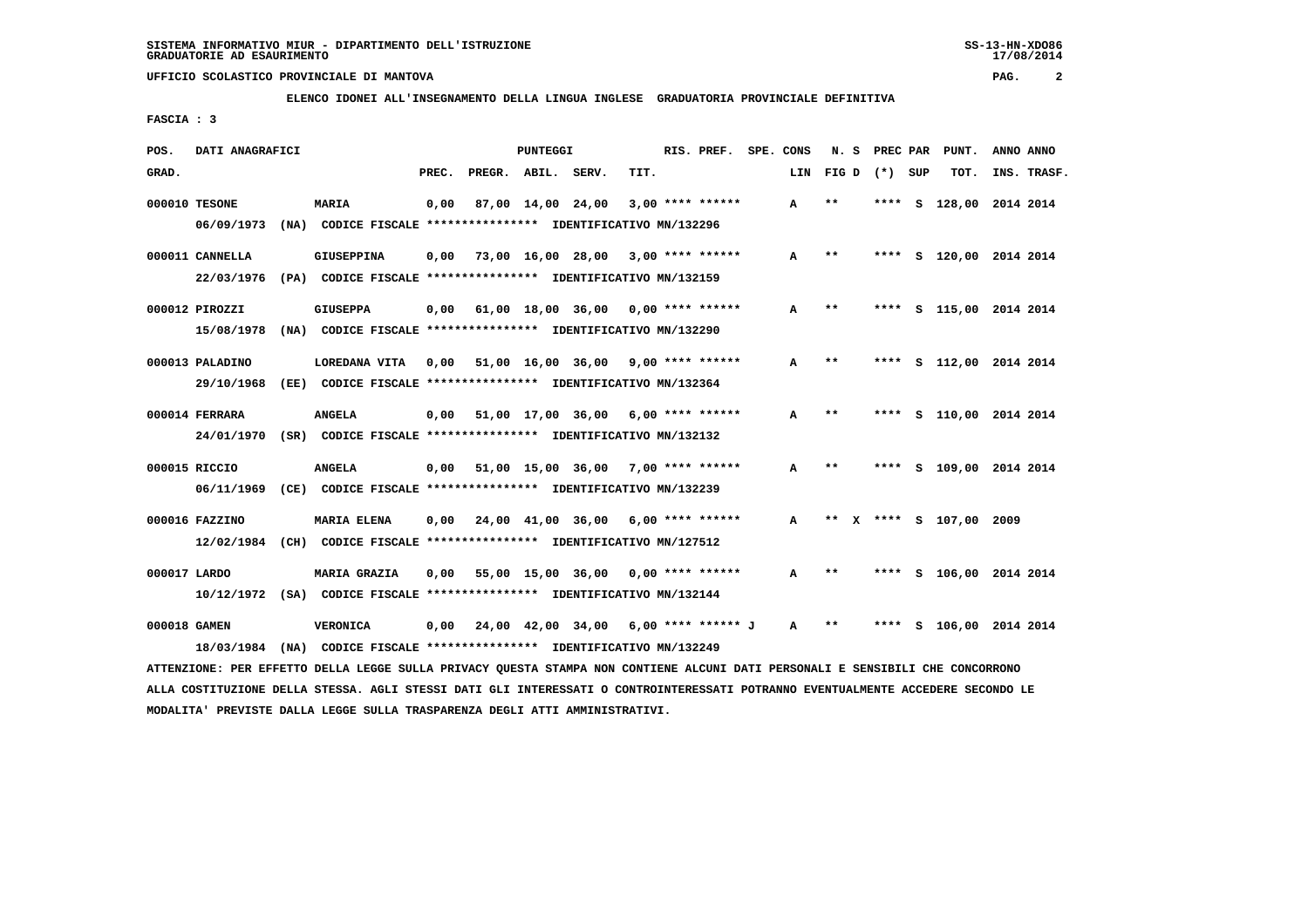**ELENCO IDONEI ALL'INSEGNAMENTO DELLA LINGUA INGLESE GRADUATORIA PROVINCIALE DEFINITIVA**

 **FASCIA : 3**

| POS.  | DATI ANAGRAFICI                                                                                  |                                                                                  |       |                                           | PUNTEGGI          |                                                 |      | RIS. PREF. SPE. CONS |              | N. S  | PREC PAR |   | PUNT.              | ANNO ANNO                 |  |
|-------|--------------------------------------------------------------------------------------------------|----------------------------------------------------------------------------------|-------|-------------------------------------------|-------------------|-------------------------------------------------|------|----------------------|--------------|-------|----------|---|--------------------|---------------------------|--|
| GRAD. |                                                                                                  |                                                                                  | PREC. | PREGR. ABIL. SERV.                        |                   |                                                 | TIT. |                      | LIN          | FIG D | (*) SUP  |   | TOT.               | INS. TRASF.               |  |
|       | 000019 SCEBERRAS<br>04/08/1977<br>(EN)                                                           | <b>ANGELA</b><br>CODICE FISCALE **************** IDENTIFICATIVO MN/026226        | 0,00  |                                           | 53,00 15,00 36,00 |                                                 |      | $1,00$ **** ******   | A            | $**$  |          |   | **** S 105,00      | 2007 2007                 |  |
|       | 000020 TERZI<br>11/06/1980 (MN) CODICE FISCALE *************** IDENTIFICATIVO MN/127545          | MARIA LETIZIA                                                                    | 0.00  |                                           |                   | $24,00$ $42,00$ $36,00$ $3,00$ **** ******      |      |                      | $\mathbf{A}$ | **    |          |   | **** S 105,00 2009 |                           |  |
|       | 000021 GALBATO GATTO<br>25/02/1978 (CT) CODICE FISCALE **************** IDENTIFICATIVO MN/127517 | <b>ORIETTA</b>                                                                   | 0.00  |                                           |                   | 22,00 41,00 36,00 6,00 **** ****** J            |      |                      | A            | $***$ |          |   | **** S 105,00 2009 |                           |  |
|       | 000022 TROMBIN<br>23/10/1968                                                                     | <b>CRISTINA</b><br>(MN) CODICE FISCALE **************** IDENTIFICATIVO MN/127546 | 0.00  |                                           |                   | $21,00$ $42,00$ $36,00$ $3,00$ **** ******      |      |                      | A            | $**$  |          |   | **** S 102,00 2009 |                           |  |
|       | 000023 SAVORELLI<br>06/09/1986                                                                   | <b>SILVIA</b><br>(MN) CODICE FISCALE **************** IDENTIFICATIVO MN/129598   | 0.00  |                                           |                   | $24,00$ $42,00$ $36,00$ $0,00$ $***$ **** ***** |      |                      | A            | $* *$ |          |   |                    | X **** S 102,00 2011 2011 |  |
|       | 000024 INSIDIOSO<br>05/01/1978 (CE) CODICE FISCALE *************** IDENTIFICATIVO MN/129840      | <b>MARIA</b>                                                                     |       | $0,00$ 48,00 17,00 36,00 1,00 **** ****** |                   |                                                 |      |                      | A            | $***$ |          |   |                    | **** S 102,00 2011 2011   |  |
|       | 000025 SINAGUGLIA<br>18/06/1974 (AG) CODICE FISCALE *************** IDENTIFICATIVO MN/132267     | <b>MIRELLA</b>                                                                   | 0,00  |                                           |                   | $51,00$ 15,00 36,00 0,00 **** ******            |      |                      | A            | $***$ |          |   |                    | S 102,00 2014 2014        |  |
|       | 000026 COPPI<br>24/06/1984 (BS) CODICE FISCALE *************** IDENTIFICATIVO MN/025825          | <b>MARTA</b>                                                                     | 0,00  |                                           |                   | 24,00 41,00 36,00                               |      | $0,00$ **** ******   | A            | $***$ |          |   | **** S 101,00 2007 |                           |  |
|       | 000027 CRISTALDI<br>23/06/1980                                                                   | LETIZIA MARIA<br>(CT) CODICE FISCALE **************** IDENTIFICATIVO MN/132191   | 0,00  |                                           |                   | 48,00 15,00 36,00 1,00 **** ******              |      |                      | A            | $* *$ |          | s |                    | 100,00 2014 2014          |  |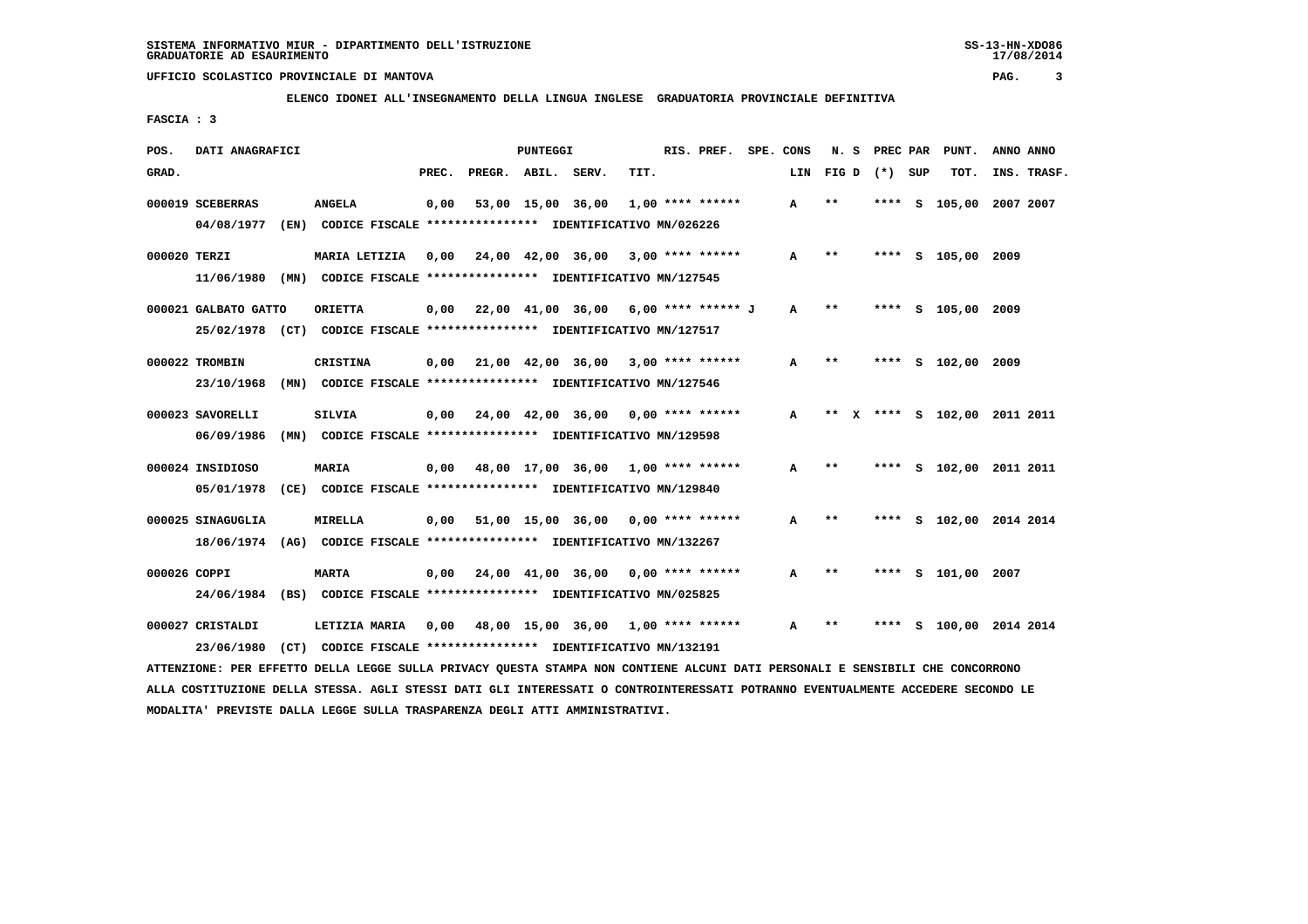**ELENCO IDONEI ALL'INSEGNAMENTO DELLA LINGUA INGLESE GRADUATORIA PROVINCIALE DEFINITIVA**

 **FASCIA : 3**

| POS.<br>DATI ANAGRAFICI        |                                                                                   |                                                                  | PUNTEGGI               | RIS. PREF.         | SPE. CONS    | N.S   | PREC PAR     | PUNT. | ANNO ANNO          |
|--------------------------------|-----------------------------------------------------------------------------------|------------------------------------------------------------------|------------------------|--------------------|--------------|-------|--------------|-------|--------------------|
| GRAD.                          |                                                                                   | PREC.                                                            | PREGR. ABIL. SERV.     | TIT.               | LIN          | FIG D | $(*)$<br>SUP | TOT.  | INS. TRASF.        |
| 000028 LA RIZZA<br>07/06/1979  | <b>ADELE TERESA</b><br>(VV)                                                       | 0,00<br>CODICE FISCALE **************** IDENTIFICATIVO MN/132275 | 42,00 40,00 18,00      | $0.00$ **** ****** | $\mathbf{A}$ | $* *$ | ****         |       | S 100,00 2014 2014 |
| 000029 ALIBERTI<br>03/04/1986  | <b>ANNALISA</b><br>(SA)                                                           | 0,00<br>CODICE FISCALE **************** IDENTIFICATIVO MN/132057 | 18,00 42,00 36,00      | 4,00 **** ****** J | A            | $* *$ | ****<br>s    |       | 100,00 2014 2014   |
| 000030 SALATO<br>15/04/1970    | MARIA LUISA<br>(NA)                                                               | 0.00<br>CODICE FISCALE **************** IDENTIFICATIVO MN/132292 | 48,00 16,00 36,00      | $0.00$ **** ****** | A            | $* *$ | ****         |       | S 100,00 2014 2014 |
| 000031 MILONE<br>25/04/1957    | <b>ANTONINA</b><br>(ME)                                                           | 0,00<br>CODICE FISCALE **************** IDENTIFICATIVO MN/132280 | 58,00 16,00 26,00      | $0.00$ **** ****** | A            | $**$  | ****         |       | S 100,00 2014 2014 |
| 000032 CAMELI                  | SILVIA<br>14/08/1987 (AP) CODICE FISCALE *************** IDENTIFICATIVO MN/129710 |                                                                  | 0,00 12,00 42,00 36,00 | 9,00 **** ****** J | A            | $* *$ | **** S       |       | 99,00 2011 2011    |
| 000033 COLANGELO<br>16/11/1966 | ANGELINA CATE<br>(BN)                                                             | 0.00<br>CODICE FISCALE **************** IDENTIFICATIVO MN/132226 | 52,00 17,00 24,00      | $6.00$ **** ****** | A            | $* *$ | ****<br>S.   |       | 99,00 2014 2014    |
| 000034 MASSARI<br>02/05/1968   | <b>GIUSEPPA</b><br>(RG)                                                           | 0.00<br>CODICE FISCALE **************** IDENTIFICATIVO MN/132161 | 66,00 15,00 18,00      | $0.00$ **** ****** | A            | $**$  | ****         |       | 99,00 2014 2014    |
| 000035 LA CORTE<br>18/01/1980  | <b>RACHELE</b><br>(CT)                                                            | 0.00<br>CODICE FISCALE **************** IDENTIFICATIVO MN/132075 | 42,00 15,00 36,00      | $6.00$ **** ****** | A            | $* *$ | S.<br>****   | 99,00 | 2014 2014          |
| 000036 CARDONE<br>21/08/1979   | PALMA<br>(BA) CODICE FISCALE **************** IDENTIFICATIVO MN/129523            | 0,00                                                             | 12,00 41,00 36,00      | 9,00 **** ****** J | A            | $* *$ |              | 98,00 | 2011 2011          |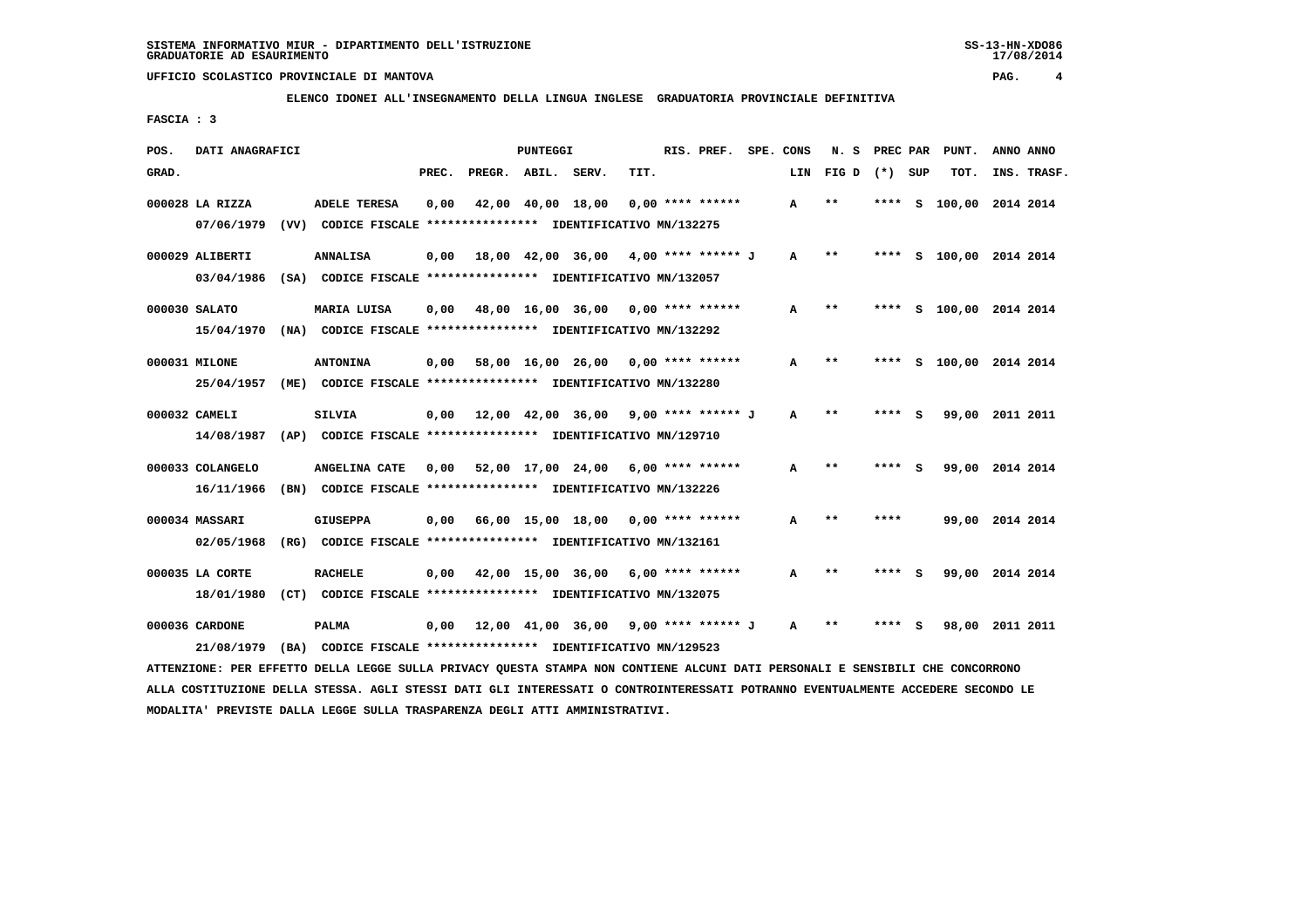**ELENCO IDONEI ALL'INSEGNAMENTO DELLA LINGUA INGLESE GRADUATORIA PROVINCIALE DEFINITIVA**

 **FASCIA : 3**

| POS.  | DATI ANAGRAFICI                                                                                                               |                 |       |                    | PUNTEGGI |                                                               |      | RIS. PREF.       | SPE. CONS    | N. S         | PREC PAR |     | PUNT.           | ANNO ANNO |             |
|-------|-------------------------------------------------------------------------------------------------------------------------------|-----------------|-------|--------------------|----------|---------------------------------------------------------------|------|------------------|--------------|--------------|----------|-----|-----------------|-----------|-------------|
| GRAD. |                                                                                                                               |                 | PREC. | PREGR. ABIL. SERV. |          |                                                               | TIT. |                  | LIN          | FIG D        | (*) SUP  |     | TOT.            |           | INS. TRASF. |
|       | 000037 INCISORE                                                                                                               | <b>CARMELA</b>  | 0,00  |                    |          | 12,00 42,00 36,00                                             |      | 6,00 **** ****** | A            | $* *$        | ****     | - 5 | 96,00 2011 2011 |           |             |
|       | 04/09/1985                                                                                                                    |                 |       |                    |          | (MI) CODICE FISCALE *************** IDENTIFICATIVO MN/129839  |      |                  |              |              |          |     |                 |           |             |
|       | 000038 VITAGLIANO                                                                                                             | <b>ANNA</b>     | 0.00  |                    |          | $54,00$ 18,00 24,00 0,00 **** ******                          |      |                  | A            | $* *$        | **** S   |     | 96,00 2014 2014 |           |             |
|       | 23/07/1982 (NA) CODICE FISCALE *************** IDENTIFICATIVO MN/132299                                                       |                 |       |                    |          |                                                               |      |                  |              |              |          |     |                 |           |             |
|       | 000039 SCHIAVONE                                                                                                              | <b>SABINA</b>   |       |                    |          | $0,00$ 43,00 16,00 36,00 0,00 **** ******                     |      |                  | А            | $* *$        | **** S   |     | 95,00 2014 2014 |           |             |
|       | 01/09/1971 (SR) CODICE FISCALE *************** IDENTIFICATIVO MN/132261                                                       |                 |       |                    |          |                                                               |      |                  |              |              |          |     |                 |           |             |
|       | 000040 ARDUINI                                                                                                                | <b>ALICE</b>    |       |                    |          | $0,00$ 12,00 42,00 36,00 3,00 **** ****** J                   |      |                  | $\mathbf{A}$ | $* *$        | **** S   |     | 93,00 2007      |           |             |
|       | 03/10/1986 (BS) CODICE FISCALE *************** IDENTIFICATIVO MN/025867                                                       |                 |       |                    |          |                                                               |      |                  |              |              |          |     |                 |           |             |
|       | 000041 PICCOLO                                                                                                                | <b>FULVIA</b>   |       |                    |          | $0,00$ 12,00 42,00 36,00 3,00 **** ******                     |      |                  | А            | $* *$        |          |     | 93,00 2009      |           |             |
|       | 09/02/1963                                                                                                                    |                 |       |                    |          | (MN) CODICE FISCALE **************** IDENTIFICATIVO MN/127528 |      |                  |              |              |          |     |                 |           |             |
|       | 000042 GIORDANO                                                                                                               | MAURIZIO        |       |                    |          | $0,00$ 15,00 40,00 32,00 6,00 **** ****** J                   |      |                  | A            | $***$        | **** S   |     | 93,00 2014 2014 |           |             |
|       | 17/05/1977 (SA) CODICE FISCALE *************** IDENTIFICATIVO MN/132252                                                       |                 |       |                    |          |                                                               |      |                  |              |              |          |     |                 |           |             |
|       | 000043 PAPAZZONI                                                                                                              | <b>CHIARA</b>   | 0,00  |                    |          | $0,00$ 42,00 44,00 6,00 **** ******                           |      |                  | A            | $* *$        | **** S   |     | 92,00 2009      |           |             |
|       | 04/08/1983                                                                                                                    |                 |       |                    |          | (MN) CODICE FISCALE **************** IDENTIFICATIVO MN/127524 |      |                  |              |              |          |     |                 |           |             |
|       | 000044 CAPPI                                                                                                                  | <b>FEDERICA</b> |       |                    |          | $0,00$ 14,00 41,00 36,00 0,00 **** ******                     |      |                  | A            | $\star\star$ | **** S   |     | 91,00 2007      |           |             |
|       | 08/06/1985                                                                                                                    |                 |       |                    |          | (MN) CODICE FISCALE **************** IDENTIFICATIVO MN/025938 |      |                  |              |              |          |     |                 |           |             |
|       |                                                                                                                               |                 |       |                    |          |                                                               |      |                  |              |              |          |     |                 |           |             |
|       | 000045 CHINDAMO                                                                                                               | <b>ROSANNA</b>  |       |                    |          | 0,00 16,00 39,00 36,00                                        |      | 0,00 **** ****** | $\mathbf{A}$ | **           | $***$ S  |     | 91,00 2011 2011 |           |             |
|       | 27/08/1983                                                                                                                    |                 |       |                    |          | (CO) CODICE FISCALE **************** IDENTIFICATIVO MN/129525 |      |                  |              |              |          |     |                 |           |             |
|       | ATTENZIONE: PER EFFETTO DELLA LEGGE SULLA PRIVACY QUESTA STAMPA NON CONTIENE ALCUNI DATI PERSONALI E SENSIBILI CHE CONCORRONO |                 |       |                    |          |                                                               |      |                  |              |              |          |     |                 |           |             |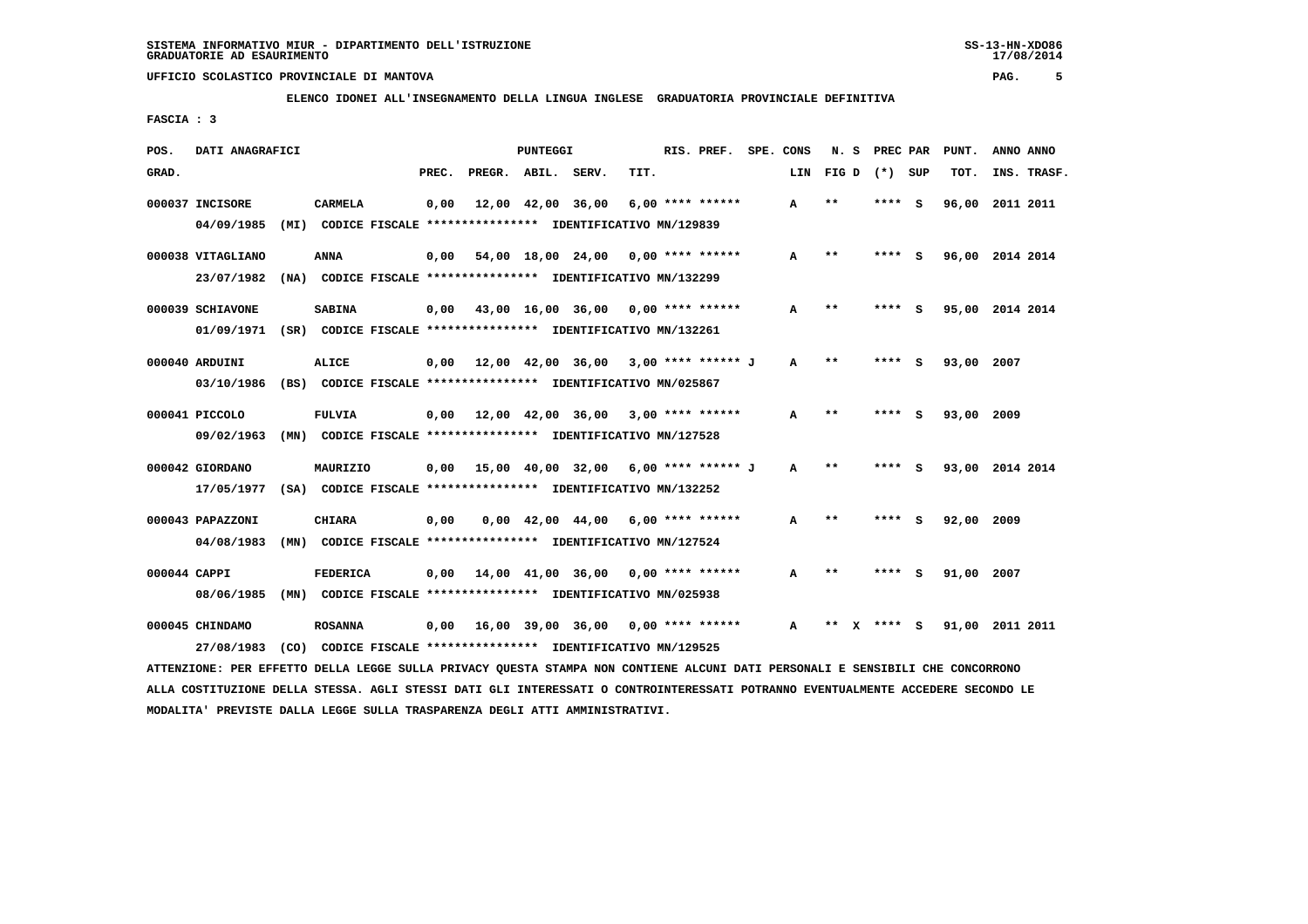**ELENCO IDONEI ALL'INSEGNAMENTO DELLA LINGUA INGLESE GRADUATORIA PROVINCIALE DEFINITIVA**

 **FASCIA : 3**

| POS.  | DATI ANAGRAFICI                                                                                                               |     |                                                               |       |                    | PUNTEGGI |                                            |      | RIS. PREF. SPE. CONS |     | N. S  | PREC PAR    |     | PUNT.           | ANNO ANNO |             |
|-------|-------------------------------------------------------------------------------------------------------------------------------|-----|---------------------------------------------------------------|-------|--------------------|----------|--------------------------------------------|------|----------------------|-----|-------|-------------|-----|-----------------|-----------|-------------|
| GRAD. |                                                                                                                               |     |                                                               | PREC. | PREGR. ABIL. SERV. |          |                                            | TIT. |                      | LIN | FIG D | (*) SUP     |     | TOT.            |           | INS. TRASF. |
|       | 000046 SCANSANI                                                                                                               |     | <b>ILARIA</b>                                                 | 0,00  |                    |          | 12,00 42,00 36,00                          |      | $0.00$ **** ****** J | A   | $* *$ | ****        | - S | 90,00           | 2007      |             |
|       | 06/08/1986                                                                                                                    |     | (MN) CODICE FISCALE **************** IDENTIFICATIVO MN/026035 |       |                    |          |                                            |      |                      |     |       |             |     |                 |           |             |
|       | 000047 FONTANA                                                                                                                |     | <b>LAURA</b>                                                  | 0,00  |                    |          | $10,00$ $40,00$ $36,00$ $4,00$ **** ****** |      |                      | A   | $***$ | ****        | - S | 90,00           | 2009      |             |
|       | 20/08/1980                                                                                                                    |     | (ME) CODICE FISCALE **************** IDENTIFICATIVO MN/127514 |       |                    |          |                                            |      |                      |     |       |             |     |                 |           |             |
|       | 000048 PANARIELLO                                                                                                             |     | <b>MARIA</b>                                                  |       |                    |          | $0,00$ 54,00 14,00 16,00 6,00 **** ******  |      |                      | A   | $* *$ | **** S      |     | 90,00 2014 2014 |           |             |
|       | 09/05/1971 (NA) CODICE FISCALE *************** IDENTIFICATIVO MN/132188                                                       |     |                                                               |       |                    |          |                                            |      |                      |     |       |             |     |                 |           |             |
|       | 000049 DE MARCO                                                                                                               |     | <b>STEFANIA</b>                                               | 0,00  |                    |          | 12,00 41,00 36,00 0,00 **** ******         |      |                      | A   | $***$ | ****        | ్   | 89,00 2011 2011 |           |             |
|       | 29/11/1978                                                                                                                    |     | (CS) CODICE FISCALE **************** IDENTIFICATIVO MN/129530 |       |                    |          |                                            |      |                      |     |       |             |     |                 |           |             |
|       | 000050 GABRIELE                                                                                                               |     | <b>ROSANNA</b>                                                |       |                    |          | $0,00$ 30,00 16,00 36,00 7,00 **** ******  |      |                      | A   | $* *$ | ****        | s   | 89,00 2011 2011 |           |             |
|       | 19/05/1977 (PA) CODICE FISCALE *************** IDENTIFICATIVO MN/129552                                                       |     |                                                               |       |                    |          |                                            |      |                      |     |       |             |     |                 |           |             |
|       | 000051 DENARO                                                                                                                 |     | <b>MARIA</b>                                                  |       |                    |          | $0.00$ 48.00 16.00 18.00 7.00 **** ******  |      |                      | A   | $**$  | **** S      |     | 89,00 2014 2014 |           |             |
|       | 14/02/1966 (SR) CODICE FISCALE *************** IDENTIFICATIVO MN/132118                                                       |     |                                                               |       |                    |          |                                            |      |                      |     |       |             |     |                 |           |             |
|       | 000052 PAPPALARDO                                                                                                             |     | <b>AGNESE</b>                                                 | 0,00  |                    |          | $12,00$ $40,00$ $34,00$ $3,00$ **** ****** |      |                      | A   | $* *$ | **** S      |     | 89,00 2014 2014 |           |             |
|       | 16/06/1981 (CT) CODICE FISCALE *************** IDENTIFICATIVO MN/132284                                                       |     |                                                               |       |                    |          |                                            |      |                      |     |       |             |     |                 |           |             |
|       | 000053 MARRA                                                                                                                  |     | <b>GIOVANNA</b>                                               | 0,00  |                    |          | $0,00$ 42,00 36,00 9,00 **** ****** J      |      |                      | A   | $* *$ | **** S      |     | 87,00 2007      |           |             |
|       | 12/11/1982 (RC) CODICE FISCALE *************** IDENTIFICATIVO MN/026180                                                       |     |                                                               |       |                    |          |                                            |      |                      |     |       |             |     |                 |           |             |
|       | 000054 ALESSI                                                                                                                 |     | ILENJA RITA                                                   | 0.00  |                    |          | $2.00$ 40.00 36.00 9.00 **** ****** J A    |      |                      |     |       | ** x **** S |     | 87,00 2011 2011 |           |             |
|       | 04/07/1980                                                                                                                    | CL) | CODICE FISCALE **************** IDENTIFICATIVO MN/129662      |       |                    |          |                                            |      |                      |     |       |             |     |                 |           |             |
|       | ATTENZIONE: PER EFFETTO DELLA LEGGE SULLA PRIVACY OUESTA STAMPA NON CONTIENE ALCUNI DATI PERSONALI E SENSIBILI CHE CONCORRONO |     |                                                               |       |                    |          |                                            |      |                      |     |       |             |     |                 |           |             |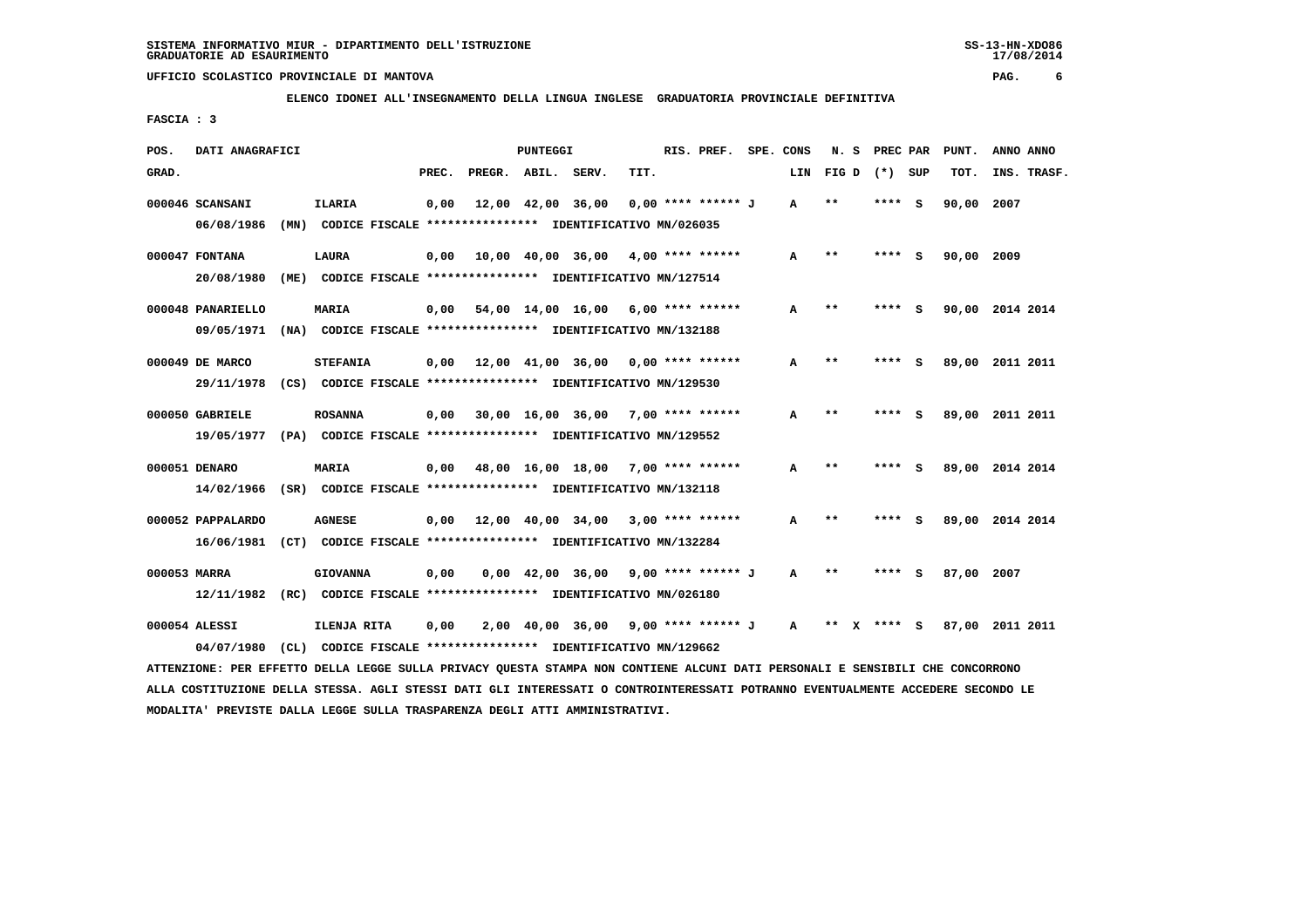**ELENCO IDONEI ALL'INSEGNAMENTO DELLA LINGUA INGLESE GRADUATORIA PROVINCIALE DEFINITIVA**

 **FASCIA : 3**

| POS.<br>DATI ANAGRAFICI |                                                                                                                               | PUNTEGGI                                  |                                                                       | RIS. PREF.         | SPE. CONS    | N.S     | PREC PAR    | PUNT.      | ANNO ANNO       |
|-------------------------|-------------------------------------------------------------------------------------------------------------------------------|-------------------------------------------|-----------------------------------------------------------------------|--------------------|--------------|---------|-------------|------------|-----------------|
| GRAD.                   |                                                                                                                               | PREC.<br>PREGR. ABIL. SERV.               | TIT.                                                                  |                    | LIN          | FIG D   | (*) SUP     | TOT.       | INS. TRASF.     |
| 000055 MARCHESELLI      | <b>GRETA</b>                                                                                                                  | 0,00<br>8,00 42,00 36,00                  |                                                                       | 0,00 **** ****** J | A            | $* *$   | ****<br>- s | 86,00 2009 |                 |
| 26/09/1987 (RE)         | CODICE FISCALE **************** IDENTIFICATIVO MN/127516                                                                      |                                           |                                                                       |                    |              |         |             |            |                 |
| 000056 GIACOMAZZI       | <b>SILVIA</b>                                                                                                                 | 0,00                                      | 7,00 42,00 36,00 0,00 **** ****** J                                   |                    | A            | $* *$   | - S<br>**** | 85,00 2007 |                 |
| 23/03/1987              | (MN) CODICE FISCALE *************** IDENTIFICATIVO MN/025853                                                                  |                                           |                                                                       |                    |              |         |             |            |                 |
| 000057 VENTRICE         | <b>ELISA</b>                                                                                                                  | 0,00                                      | $3,00$ 42,00 36,00 3,00 **** ******                                   |                    | A            | $* *$   | **** S      | 84,00 2007 |                 |
|                         | 20/10/1975 (TN) CODICE FISCALE *************** IDENTIFICATIVO MN/025885                                                       |                                           |                                                                       |                    |              |         |             |            |                 |
| 000058 PELLADONI        | <b>ROSSELLA</b>                                                                                                               | 0,00                                      | $0,00$ 42,00 36,00 6,00 **** ****** J                                 |                    | A            | $***$ X | **** S      | 84,00 2009 |                 |
| 11/04/1988              | (MN) CODICE FISCALE *************** IDENTIFICATIVO MN/127525                                                                  |                                           |                                                                       |                    |              |         |             |            |                 |
| 000059 NACLERIO         | <b>RAFFAELLA</b>                                                                                                              | 0,00                                      | $0.00 \quad 42.00 \quad 36.00 \quad 6.00 \quad *** \quad ***$         |                    | A            | $***$   | ****<br>- S |            | 84,00 2011 2011 |
| 16/10/1985              | (NA) CODICE FISCALE **************** IDENTIFICATIVO MN/129815                                                                 |                                           |                                                                       |                    |              |         |             |            |                 |
|                         |                                                                                                                               |                                           |                                                                       |                    |              |         |             |            |                 |
| 000060 MAGNO            | <b>AGNESE TIZIAN</b>                                                                                                          | $0.00$ 31.00 14.00 36.00 3.00 **** ****** |                                                                       |                    | A            | $**$    | **** S      |            | 84,00 2014 2014 |
| 19/03/1980              | (CE) CODICE FISCALE *************** IDENTIFICATIVO MN/132277                                                                  |                                           |                                                                       |                    |              |         |             |            |                 |
| 000061 TURCO            | LEONORA DANIE                                                                                                                 | $0,00$ 22,00 15,00 38,00 9,00 **** ****** |                                                                       |                    | A            | $* *$   | **** S      |            | 84,00 2014 2014 |
|                         | 19/02/1975 (AG) CODICE FISCALE *************** IDENTIFICATIVO MN/132298                                                       |                                           |                                                                       |                    |              |         |             |            |                 |
| 000062 CAPPUCCIO        | SERENA VERONI                                                                                                                 | 0.00                                      | $0.00 \quad 41.00 \quad 36.00 \quad 6.00 \quad *** \quad *** \quad J$ |                    | $\mathbf{A}$ | $**$    | **** S      | 83,00 2007 |                 |
|                         | 05/12/1987 (CS) CODICE FISCALE *************** IDENTIFICATIVO MN/025847                                                       |                                           |                                                                       |                    |              |         |             |            |                 |
| 000063 MANZINI          | <b>ALBERTO</b>                                                                                                                | 0,00                                      | $0.00 \quad 42.00 \quad 38.00 \quad 3.00 \quad *** \quad *** \quad J$ |                    | $\mathbf{A}$ | $***$   | ****<br>- S |            | 83,00 2011 2011 |
| 25/12/1975              | (MN) CODICE FISCALE **************** IDENTIFICATIVO MN/129565                                                                 |                                           |                                                                       |                    |              |         |             |            |                 |
|                         | ATTENZIONE: PER EFFETTO DELLA LEGGE SULLA PRIVACY QUESTA STAMPA NON CONTIENE ALCUNI DATI PERSONALI E SENSIBILI CHE CONCORRONO |                                           |                                                                       |                    |              |         |             |            |                 |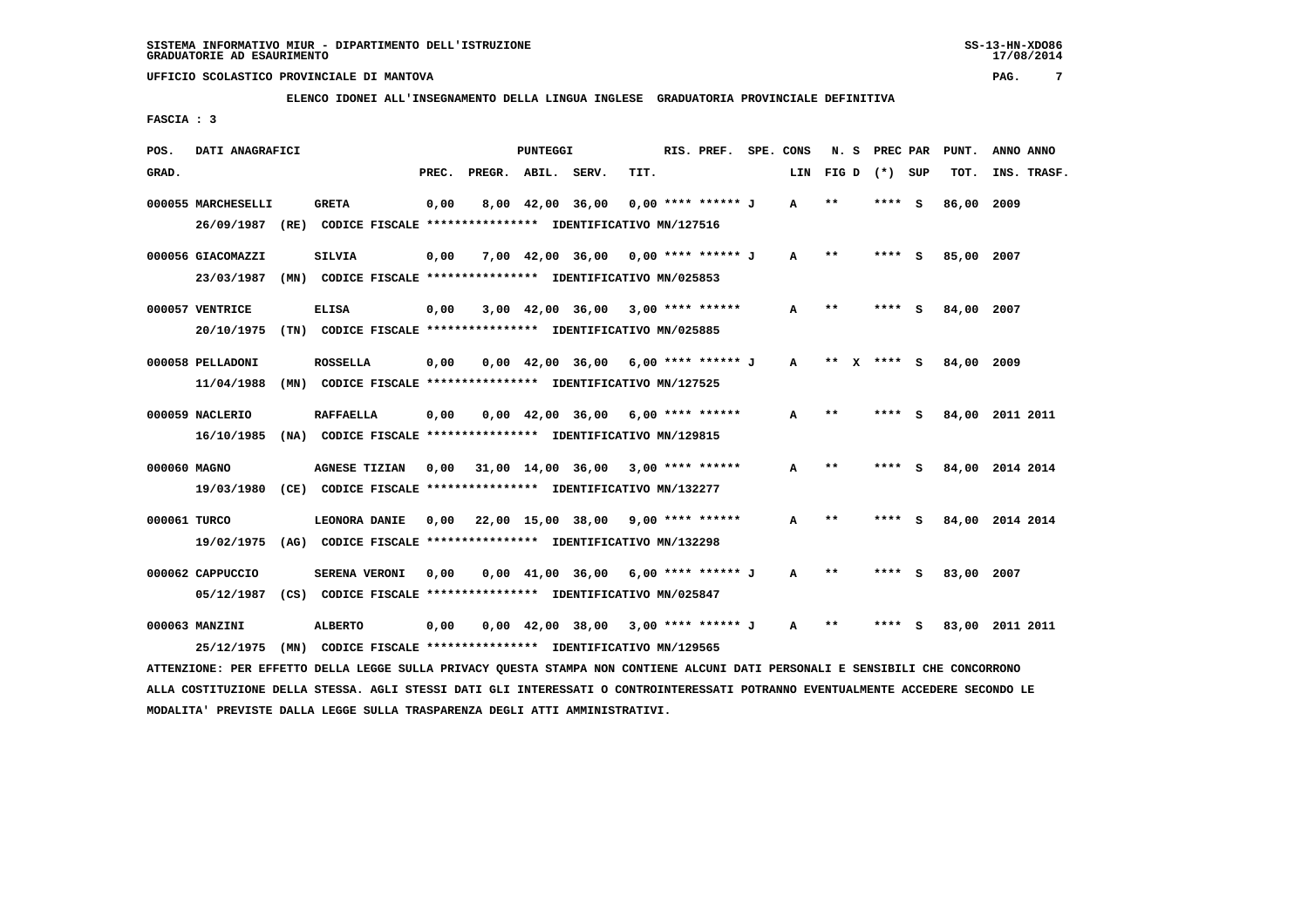**ELENCO IDONEI ALL'INSEGNAMENTO DELLA LINGUA INGLESE GRADUATORIA PROVINCIALE DEFINITIVA**

 **FASCIA : 3**

| POS.  | DATI ANAGRAFICI                                                         |      |                   |       |                    | PUNTEGGI |                                                                       |      | RIS. PREF.         | SPE. CONS    | N.S       |             | PREC PAR | PUNT.      | ANNO ANNO       |  |
|-------|-------------------------------------------------------------------------|------|-------------------|-------|--------------------|----------|-----------------------------------------------------------------------|------|--------------------|--------------|-----------|-------------|----------|------------|-----------------|--|
| GRAD. |                                                                         |      |                   | PREC. | PREGR. ABIL. SERV. |          |                                                                       | TIT. |                    |              | LIN FIG D |             | (*) SUP  | TOT.       | INS. TRASF.     |  |
|       | 000064 QUERCI                                                           |      | <b>VALENTINA</b>  | 0,00  |                    |          | 4,00 42,00 36,00                                                      |      | $0.00$ **** ****** | A            | $* *$     |             | **** S   | 82,00      | 2007            |  |
|       |                                                                         |      |                   |       |                    |          |                                                                       |      |                    |              |           |             |          |            |                 |  |
|       | 21/08/1987                                                              |      |                   |       |                    |          | (MN) CODICE FISCALE **************** IDENTIFICATIVO MN/026024         |      |                    |              |           |             |          |            |                 |  |
|       | 000065 QUARATINO                                                        |      | <b>PASQUALE</b>   | 0,00  |                    |          | $0,00$ 40,00 36,00 6,00 **** ****** J                                 |      |                    | A            | $* *$     |             | **** S   | 82,00      | 2011 2011       |  |
|       | 15/11/1986                                                              |      |                   |       |                    |          | (PZ) CODICE FISCALE **************** IDENTIFICATIVO MN/129562         |      |                    |              |           |             |          |            |                 |  |
|       | 000066 TADIELLO                                                         |      | <b>ELISABETTA</b> | 0,00  |                    |          | $0,00$ 42,00 36,00 3,00 **** ****** J                                 |      |                    | $\mathbf{A}$ | $* *$     |             | **** S   | 81,00 2009 |                 |  |
|       |                                                                         |      |                   |       |                    |          |                                                                       |      |                    |              |           |             |          |            |                 |  |
|       | 04/01/1988                                                              |      |                   |       |                    |          | (MN) CODICE FISCALE *************** IDENTIFICATIVO MN/127537          |      |                    |              |           |             |          |            |                 |  |
|       | 000067 FORTESE                                                          |      | VALENTINA CON     | 0,00  |                    |          | 26,00 16,00 36,00 3,00 **** ******                                    |      |                    | $\mathbf{A}$ | $* *$     | ****        |          |            | 81,00 2014 2014 |  |
|       | 28/10/1976 (CT) CODICE FISCALE *************** IDENTIFICATIVO MN/132246 |      |                   |       |                    |          |                                                                       |      |                    |              |           |             |          |            |                 |  |
|       | 000068 MONDINI                                                          |      | <b>MORENA</b>     | 0,00  |                    |          | $0.00$ 41.00 36.00 3.00 **** ****** J                                 |      |                    | A            | $* *$     |             | **** S   | 80,00 2007 |                 |  |
|       | 22/04/1979                                                              |      |                   |       |                    |          | (CR) CODICE FISCALE **************** IDENTIFICATIVO MN/026006         |      |                    |              |           |             |          |            |                 |  |
|       |                                                                         |      |                   |       |                    |          |                                                                       |      |                    |              |           |             |          |            |                 |  |
|       | 000069 BERTANI                                                          |      | <b>ELENA</b>      | 0.00  |                    |          | $0,00$ 41,00 36,00 3,00 **** ****** J                                 |      |                    | A            | $* *$     |             | **** S   | 80,00 2009 |                 |  |
|       | 15/03/1988                                                              |      |                   |       |                    |          | (MN) CODICE FISCALE **************** IDENTIFICATIVO MN/127447         |      |                    |              |           |             |          |            |                 |  |
|       | 000070 GATTAZZO                                                         |      | NICOLE            | 0,00  |                    |          | $0.00 \quad 42.00 \quad 36.00 \quad 0.00 \quad *** \quad *** \quad J$ |      |                    | $\mathbf{A}$ |           | ** x **** S |          | 78,00      | 2009            |  |
|       | 30/05/1988                                                              |      |                   |       |                    |          | (MN) CODICE FISCALE **************** IDENTIFICATIVO MN/127521         |      |                    |              |           |             |          |            |                 |  |
|       |                                                                         |      |                   |       |                    |          |                                                                       |      |                    |              |           |             |          |            |                 |  |
|       | 000071 PELOSI                                                           |      | LARA              | 0.00  |                    |          | $0.00 \quad 42.00 \quad 36.00 \quad 0.00 \quad *** \quad *** \quad J$ |      |                    | $\mathbf{A}$ | ** X      | **** S      |          | 78,00 2009 |                 |  |
|       | 02/02/1988                                                              | (MN) |                   |       |                    |          | CODICE FISCALE **************** IDENTIFICATIVO MN/127526              |      |                    |              |           |             |          |            |                 |  |
|       | 000072 BOSCHETTI                                                        |      | <b>AMBRA</b>      | 0,00  |                    |          | $0,00$ 42,00 36,00 0,00 **** ****** J                                 |      |                    | A            | $* *$     | ****        | s        | 78,00 2009 |                 |  |
|       | 12/08/1988                                                              |      |                   |       |                    |          | (BS) CODICE FISCALE **************** IDENTIFICATIVO MN/127449         |      |                    |              |           |             |          |            |                 |  |
|       |                                                                         |      |                   |       |                    |          |                                                                       |      |                    |              |           |             |          |            |                 |  |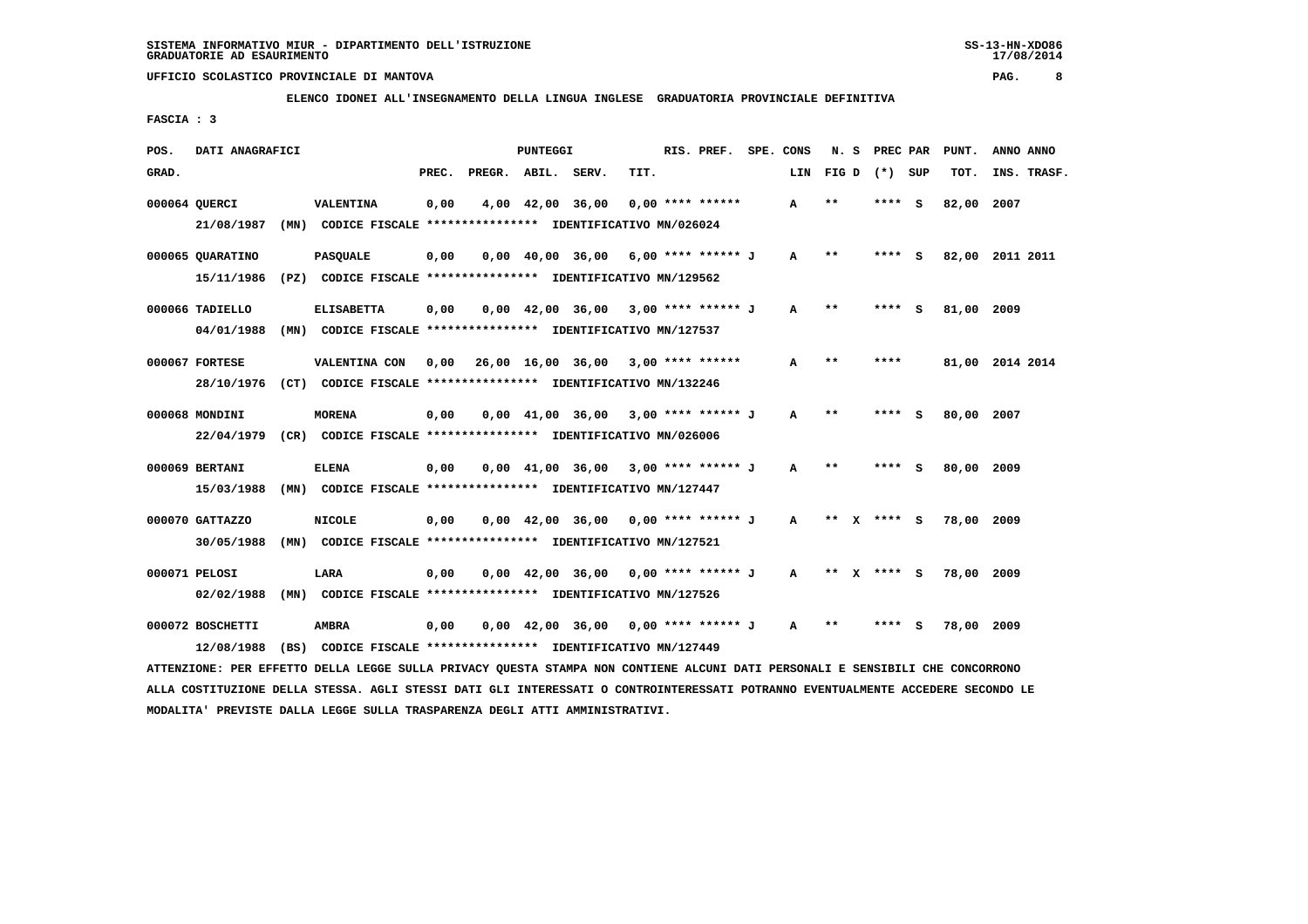**ELENCO IDONEI ALL'INSEGNAMENTO DELLA LINGUA INGLESE GRADUATORIA PROVINCIALE DEFINITIVA**

 **FASCIA : 3**

| POS.  | DATI ANAGRAFICI                                                                                                               |                                                               |       |                    | PUNTEGGI |                                                                               |      | RIS. PREF. SPE. CONS |              | N.S   |              | PREC PAR | PUNT.           | ANNO ANNO   |
|-------|-------------------------------------------------------------------------------------------------------------------------------|---------------------------------------------------------------|-------|--------------------|----------|-------------------------------------------------------------------------------|------|----------------------|--------------|-------|--------------|----------|-----------------|-------------|
| GRAD. |                                                                                                                               |                                                               | PREC. | PREGR. ABIL. SERV. |          |                                                                               | TIT. |                      | LIN          |       | FIGD (*) SUP |          | TOT.            | INS. TRASF. |
|       | 000073 SPOTO                                                                                                                  | GIULIA                                                        | 0,00  |                    |          | $0,00$ 42,00 36,00                                                            |      | $0,00$ **** ******   | A            | $***$ |              | **** S   | 78,00 2009      |             |
|       | 17/03/1988                                                                                                                    | (MN) CODICE FISCALE *************** IDENTIFICATIVO MN/127535  |       |                    |          |                                                                               |      |                      |              |       |              |          |                 |             |
|       | 000074 ROSSI                                                                                                                  | SOFIA                                                         | 0,00  |                    |          | $0,00$ 42,00 36,00 0,00 **** ******                                           |      |                      | A            | $* *$ | ****         | s        | 78,00 2011 2011 |             |
|       | 26/09/1987                                                                                                                    | (MN) CODICE FISCALE **************** IDENTIFICATIVO MN/129593 |       |                    |          |                                                                               |      |                      |              |       |              |          |                 |             |
|       | 000075 SPEZZANO                                                                                                               | <b>FRANCESCA</b>                                              | 0,00  |                    |          | $0,00$ 41,00 36,00 0,00 **** ****** J                                         |      |                      | $\mathbf{A}$ | $***$ |              | **** S   | 77,00 2007      |             |
|       | 26/08/1984 (CS) CODICE FISCALE *************** IDENTIFICATIVO MN/026229                                                       |                                                               |       |                    |          |                                                                               |      |                      |              |       |              |          |                 |             |
|       | 000076 PULEO                                                                                                                  | <b>DANIELA</b>                                                | 0,00  |                    |          | $21,00$ 17,00 36,00 3,00 **** ******                                          |      |                      | A            | $***$ |              | $***$ S  | 77,00 2011 2011 |             |
|       | 05/03/1980 (PA) CODICE FISCALE *************** IDENTIFICATIVO MN/129782                                                       |                                                               |       |                    |          |                                                                               |      |                      |              |       |              |          |                 |             |
|       | 000077 BEFFA                                                                                                                  | <b>ELISA</b>                                                  | 0,00  |                    |          | $0,00$ 40,00 36,00 0,00 **** ****** J                                         |      |                      | A            | $* *$ | ****         | - S      | 76,00 2007      |             |
|       | 05/01/1987                                                                                                                    |                                                               |       |                    |          |                                                                               |      |                      |              |       |              |          |                 |             |
|       | 000078 PUGLISI                                                                                                                | <b>SABRINA</b>                                                |       | 0,00 52,00 16,00   |          | 6,00                                                                          |      | 0,00 **** ******     | A            | $***$ |              | **** S   | 74,00 2014 2014 |             |
|       | 04/04/1974 (EN) CODICE FISCALE *************** IDENTIFICATIVO MN/132233                                                       |                                                               |       |                    |          |                                                                               |      |                      |              |       |              |          |                 |             |
|       | 000079 MIGLIORE                                                                                                               | <b>CLARISSA</b>                                               | 0,00  |                    |          | $0.00 \quad 41.00 \quad 26.00 \quad 3.00 \quad *** \quad *** \quad J$         |      |                      | A            | $* *$ | ****         | - S      | 70,00 2014 2014 |             |
|       | 11/09/1987                                                                                                                    | (RG) CODICE FISCALE **************** IDENTIFICATIVO MN/132279 |       |                    |          |                                                                               |      |                      |              |       |              |          |                 |             |
|       | 000080 FUSCO                                                                                                                  | <b>GRAZIA</b>                                                 | 0,00  |                    |          | $0,00$ 42,00 24,00 3,00 **** ******                                           |      |                      | A            | $* *$ |              | $***$ S  | 69,00 2014 2014 |             |
|       | 09/11/1987 (PA) CODICE FISCALE *************** IDENTIFICATIVO MN/132248                                                       |                                                               |       |                    |          |                                                                               |      |                      |              |       |              |          |                 |             |
|       | 000081 MAZZA                                                                                                                  | FILOMENA                                                      | 0,00  |                    |          | $0.00 \quad 41.00 \quad 24.00 \quad 3.00 \quad *** \quad *** \quad J \quad A$ |      |                      |              |       | ** x **** S  |          | 68,00 2011 2011 |             |
|       | 20/10/1988                                                                                                                    | (KR) CODICE FISCALE **************** IDENTIFICATIVO MN/129849 |       |                    |          |                                                                               |      |                      |              |       |              |          |                 |             |
|       | ATTENZIONE: PER EFFETTO DELLA LEGGE SULLA PRIVACY QUESTA STAMPA NON CONTIENE ALCUNI DATI PERSONALI E SENSIBILI CHE CONCORRONO |                                                               |       |                    |          |                                                                               |      |                      |              |       |              |          |                 |             |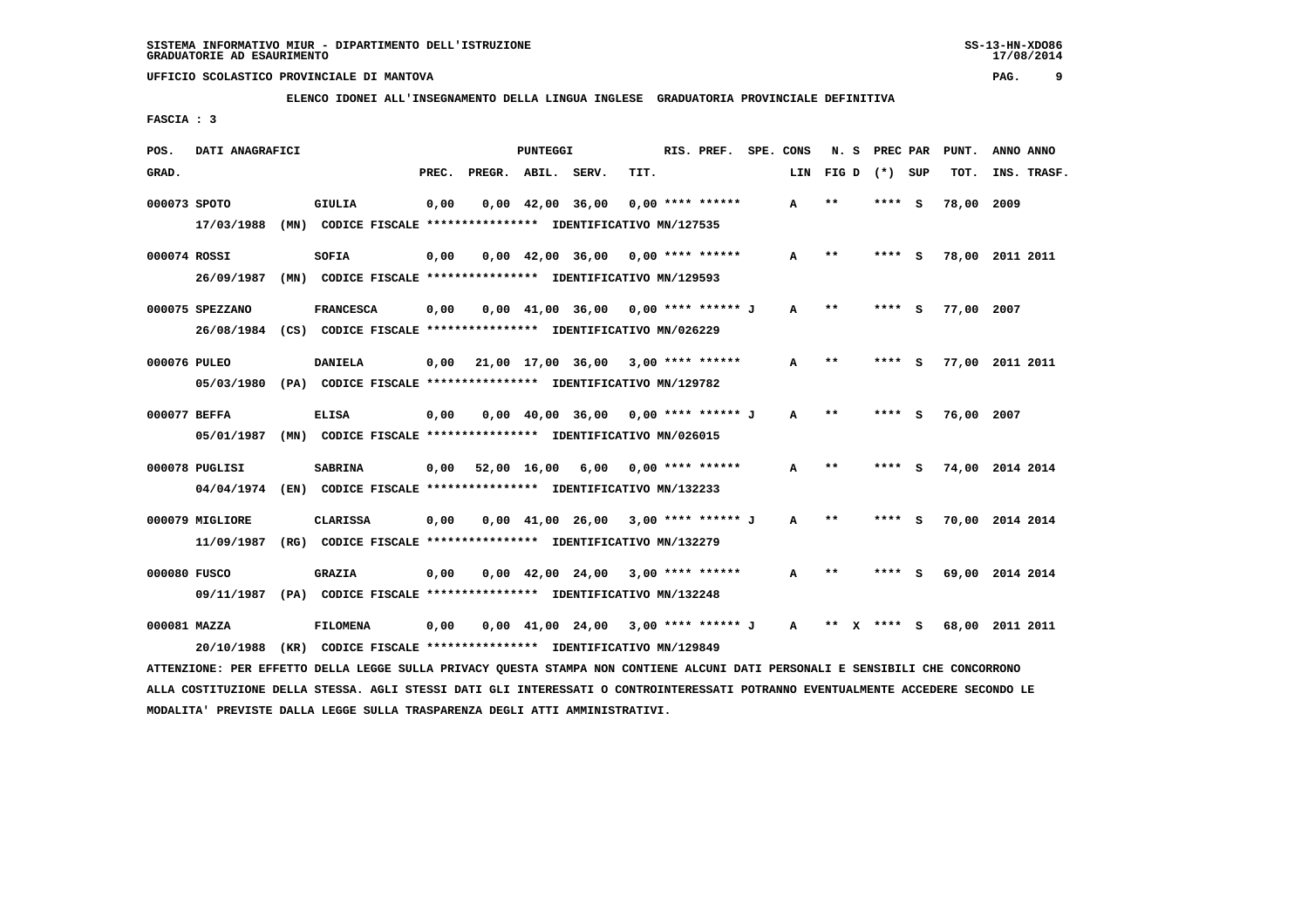**ELENCO IDONEI ALL'INSEGNAMENTO DELLA LINGUA INGLESE GRADUATORIA PROVINCIALE DEFINITIVA**

 **FASCIA : 3**

| POS.  | DATI ANAGRAFICI   |                                                                                                                               |       |                    | <b>PUNTEGGI</b>                |                                            | RIS. PREF.         | SPE. CONS    | N. S             | PREC PAR |     | PUNT.      | ANNO ANNO       |
|-------|-------------------|-------------------------------------------------------------------------------------------------------------------------------|-------|--------------------|--------------------------------|--------------------------------------------|--------------------|--------------|------------------|----------|-----|------------|-----------------|
| GRAD. |                   |                                                                                                                               | PREC. | PREGR. ABIL. SERV. |                                | TIT.                                       |                    |              | LIN FIGD (*) SUP |          |     | TOT.       | INS. TRASF.     |
|       | 000082 PEZZALI    | LISA                                                                                                                          | 0,00  |                    | $0,00 \quad 42,00 \quad 24,00$ |                                            | 0,00 **** ****** J | A            | $**$             | ****     | - S | 66,00      | 2009            |
|       | 03/05/1988        | (MN) CODICE FISCALE **************** IDENTIFICATIVO MN/127527                                                                 |       |                    |                                |                                            |                    |              |                  |          |     |            |                 |
|       | 000083 MODICA     | <b>MARIANGELA</b>                                                                                                             | 0,00  |                    |                                | $30,00$ 15,00 12,00 9,00 **** ******       |                    | A            | $* *$            | **** S   |     |            | 66,00 2014 2014 |
|       |                   | 17/05/1971 (TP) CODICE FISCALE **************** IDENTIFICATIVO MN/132168                                                      |       |                    |                                |                                            |                    |              |                  |          |     |            |                 |
|       | 000084 CURTOSI    | <b>FRANCESCA</b>                                                                                                              | 0,00  |                    |                                | $0,00$ 41,00 24,00 0,00 **** ****** J      |                    | A            | $***$            | **** S   |     | 65,00 2007 |                 |
|       |                   | 04/07/1985 (VV) CODICE FISCALE *************** IDENTIFICATIVO MN/025901                                                       |       |                    |                                |                                            |                    |              |                  |          |     |            |                 |
|       | 000085 CERIATI    | LISA                                                                                                                          | 0,00  |                    |                                | $0,00$ 41,00 24,00 0,00 **** ******        |                    | A            | **               | **** S   |     | 65,00 2007 |                 |
|       |                   | 28/11/1986 (MN) CODICE FISCALE *************** IDENTIFICATIVO MN/025943                                                       |       |                    |                                |                                            |                    |              |                  |          |     |            |                 |
|       |                   |                                                                                                                               |       |                    |                                |                                            |                    |              |                  |          |     |            |                 |
|       | 000086 J'IPPOLITO | <b>ANTONIA</b>                                                                                                                | 0,00  |                    |                                | $24,00$ 18,00 18,00 3,00 **** ******       |                    | A            | $***$            | ****     | - S |            | 63,00 2014 2014 |
|       |                   | 13/01/1975 (TA) CODICE FISCALE **************** IDENTIFICATIVO MN/132230                                                      |       |                    |                                |                                            |                    |              |                  |          |     |            |                 |
|       | 000087 FARINA     | <b>SIMONA</b>                                                                                                                 | 0,00  |                    |                                | $0,00$ 41,00 12,00 6,00 **** ******        |                    | A            | $***$            | **** S   |     | 59,00 2007 |                 |
|       |                   | 14/09/1968 (MN) CODICE FISCALE *************** IDENTIFICATIVO MN/025978                                                       |       |                    |                                |                                            |                    |              |                  |          |     |            |                 |
|       | 000088 PROVENZANO | <b>MARGHERITA MA</b>                                                                                                          |       |                    |                                | $0,00$ 36,00 15,00 2,00 6,00 **** ****** L |                    | $\mathbf{A}$ | $\star\star$     | **** S   |     |            | 59,00 2014 2014 |
|       |                   | 24/10/1964 (AG) CODICE FISCALE *************** IDENTIFICATIVO MN/132291                                                       |       |                    |                                |                                            |                    |              |                  |          |     |            |                 |
|       | 000089 IAMELE     | <b>SARA</b>                                                                                                                   | 0,00  |                    |                                | $0,00$ 41,00 12,00 6,00 **** ****** J      |                    | A            | $***$            | **** S   |     |            | 59,00 2014 2014 |
|       | 01/10/1987        | (FG) CODICE FISCALE **************** IDENTIFICATIVO MN/132272                                                                 |       |                    |                                |                                            |                    |              |                  |          |     |            |                 |
|       |                   |                                                                                                                               |       |                    |                                |                                            |                    |              |                  |          |     |            |                 |
|       | 000090 ZECCHINA   | SILVIA                                                                                                                        | 0,00  |                    |                                | $0,00$ 18,00 36,00 0,00 **** ******        |                    | A            | $***$            | ****     | - S | 54,00      | 2007            |
|       | 09/05/1986        | (MN) CODICE FISCALE *************** IDENTIFICATIVO MN/026049                                                                  |       |                    |                                |                                            |                    |              |                  |          |     |            |                 |
|       |                   | ATTENZIONE: PER EFFETTO DELLA LEGGE SULLA PRIVACY QUESTA STAMPA NON CONTIENE ALCUNI DATI PERSONALI E SENSIBILI CHE CONCORRONO |       |                    |                                |                                            |                    |              |                  |          |     |            |                 |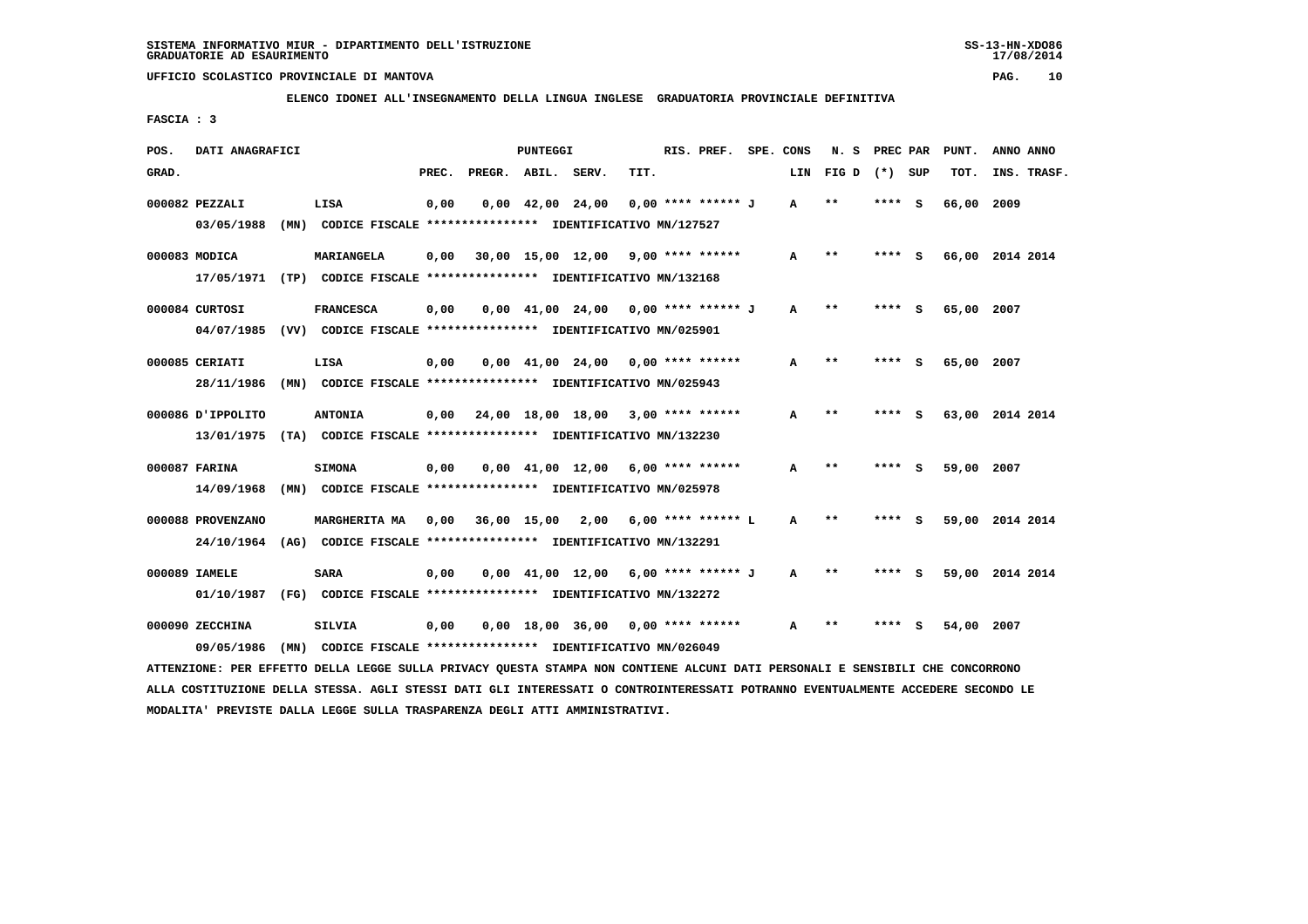**ELENCO IDONEI ALL'INSEGNAMENTO DELLA LINGUA INGLESE GRADUATORIA PROVINCIALE DEFINITIVA**

 **FASCIA : 3**

| POS.         | DATI ANAGRAFICI                 |      |                                                                                            |       |                    | <b>PUNTEGGI</b>    |                                |      | RIS. PREF.           | SPE. CONS | N. S  |   | PREC PAR |     | PUNT.           |           | ANNO ANNO   |
|--------------|---------------------------------|------|--------------------------------------------------------------------------------------------|-------|--------------------|--------------------|--------------------------------|------|----------------------|-----------|-------|---|----------|-----|-----------------|-----------|-------------|
| GRAD.        |                                 |      |                                                                                            | PREC. | PREGR. ABIL. SERV. |                    |                                | TIT. |                      | LIN       | FIG D |   | $(*)$    | SUP | TOT.            |           | INS. TRASF. |
|              | 000091 GHIRETTI<br>18/05/1988   | (PR) | <b>ISABELLA</b><br>CODICE FISCALE **************** IDENTIFICATIVO MN/127529                | 0,00  |                    |                    | $0.00 \quad 42.00 \quad 12.00$ |      | $0.00$ **** ****** J | A         | $* *$ |   | ****     | - S | 54,00           | 2009      |             |
|              | 000092 MERCADANTE<br>13/01/1977 | (NA) | <b>ROSA</b><br>CODICE FISCALE **************** IDENTIFICATIVO MN/132278                    | 0,00  | 12,00 16,00 18,00  |                    |                                |      | $3,00$ **** ******   | A         | **    | x | ****     |     | 49,00 2014 2014 |           |             |
|              | 000093 SCHILLACI<br>01/08/1974  | (CT) | <b>OLGA</b><br>CODICE FISCALE **************** IDENTIFICATIVO MN/132346                    | 0.00  |                    | 27,00 16,00        | 2,00                           |      | $3,00$ **** ******   | A         | $* *$ |   |          | s   | 48,00 2014 2014 |           |             |
|              | 000094 PIGNOTTI<br>15/01/1976   | (BO) | <b>ALESSANDRA</b><br>CODICE FISCALE **************** IDENTIFICATIVO MN/132289              | 0,00  |                    | $0,00$ 39,00       | 0.00                           |      | $0.00$ **** ******   | A         | $* *$ |   |          | s   | 39,00           | 2014 2014 |             |
|              | 000095 ROMANO<br>12/06/1979     | (PA) | <b>GIOVANNA</b><br>CODICE FISCALE **************** IDENTIFICATIVO MN/129796                | 0,00  | 18,00 17,00        |                    | 0,00                           |      | $0.00$ **** ******   | A         | $* *$ |   | ****     | - 5 | 35,00           | 2011 2011 |             |
|              | 000096 AGOSTA                   |      | <b>GIROLAMA</b><br>31/01/1974 (TP) CODICE FISCALE *************** IDENTIFICATIVO MN/132051 | 0,00  | 12,00 16,00        |                    | 0.00                           |      | $6,00$ **** ******   | A         | $* *$ |   | ****     | - S | 34,00 2014 2014 |           |             |
|              | 000097 D'AMICO<br>30/12/1975    | (CT) | <b>GIUSI ELIANA</b><br>CODICE FISCALE **************** IDENTIFICATIVO MN/132192            | 0,00  |                    | 15,00 16,00        | 0,00                           |      | $0.00$ **** ******   | A         | $* *$ |   | ****     | - S | 31,00 2014 2014 |           |             |
| 000098 BILLA | 20/03/1971                      | (ME) | <b>SONIA</b><br>CODICE FISCALE **************** IDENTIFICATIVO MN/132087                   | 0,00  |                    | $9,00 \quad 16,00$ | 0.00                           |      | $3.00*********$      | A         | $* *$ |   | ****     | s   | 28,00 2014 2014 |           |             |
|              | 000099 CALIENDO<br>02/12/1976   | (NA) | <b>MARIA ROSA</b><br>CODICE FISCALE **************** IDENTIFICATIVO MN/129522              | 0,00  | 13,00 13,00        |                    | 0,00                           |      | $0.00$ **** ******   | A         | $* *$ |   | ****     | s   | 26,00           |           | 2011 2011   |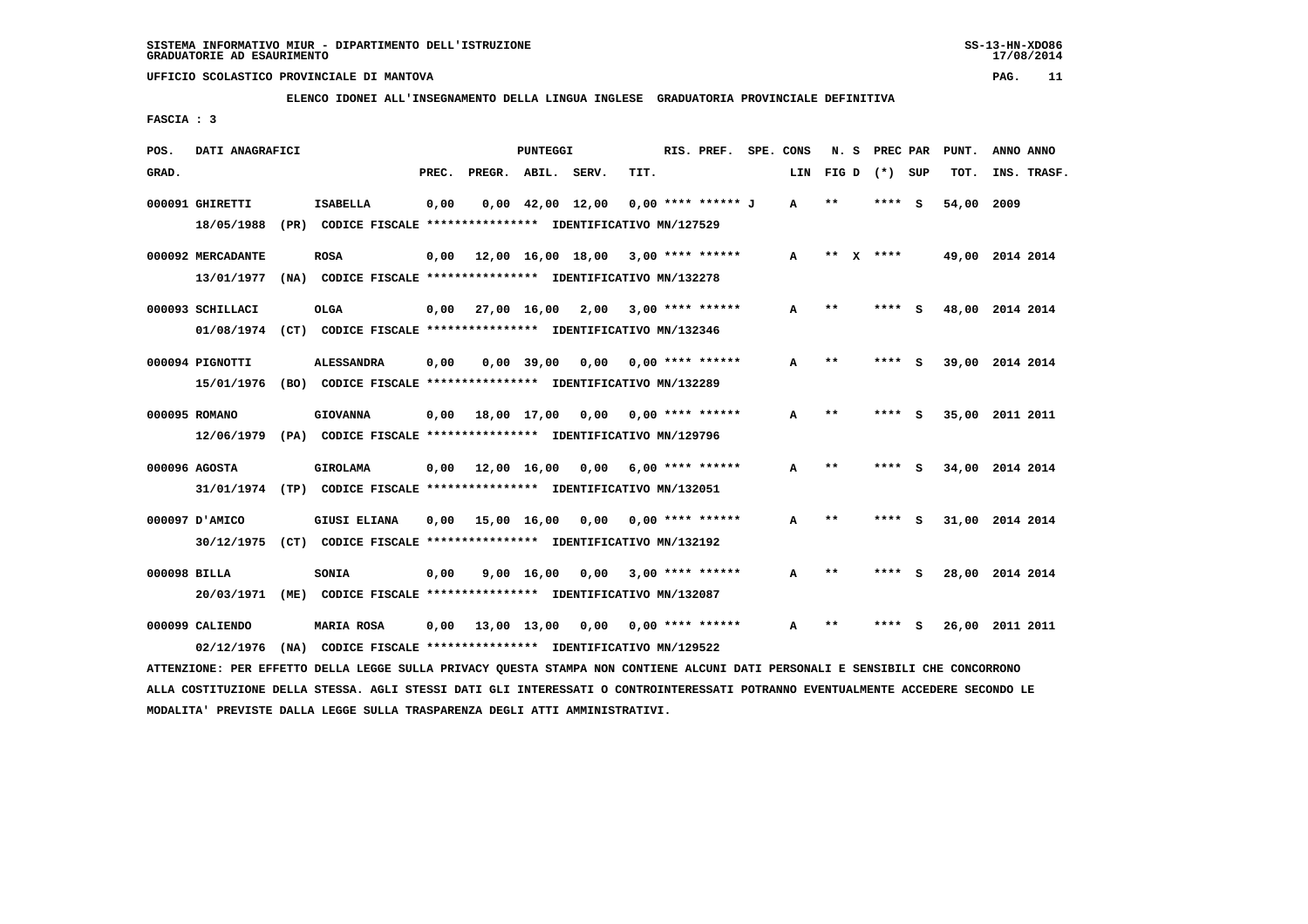**ELENCO IDONEI ALL'INSEGNAMENTO DELLA LINGUA INGLESE GRADUATORIA PROVINCIALE DEFINITIVA**

 **FASCIA : 3**

| POS.        | DATI ANAGRAFICI   |                                                                                                                               |       |             | PUNTEGGI           |                                    |      | RIS. PREF. SPE. CONS      |     | N.S   |              | <b>PREC PAR</b> |     | PUNT.           | ANNO ANNO |             |
|-------------|-------------------|-------------------------------------------------------------------------------------------------------------------------------|-------|-------------|--------------------|------------------------------------|------|---------------------------|-----|-------|--------------|-----------------|-----|-----------------|-----------|-------------|
| GRAD.       |                   |                                                                                                                               | PREC. |             |                    | PREGR. ABIL. SERV.                 | TIT. |                           | LIN |       |              | FIG D $(*)$ SUP |     | TOT.            |           | INS. TRASF. |
|             | 000100 SICILIANO  | <b>MARIA PIA</b>                                                                                                              | 0,00  | 10,00 16,00 |                    | 0,00                               |      | $0.00$ **** ******        | A   | $***$ | <b>X</b>     | **** S          |     | 26,00           | 2014 2014 |             |
|             | 09/09/1962        | (PA) CODICE FISCALE **************** IDENTIFICATIVO MN/132265                                                                 |       |             |                    |                                    |      |                           |     |       |              |                 |     |                 |           |             |
|             | 000101 PAPPALARDO | ANNA LUCIA                                                                                                                    | 0.00  | 11,00 14,00 |                    | 0.00                               |      | $0.00$ **** ******        | A   | $* *$ |              | **** S          |     | 25,00 2014 2014 |           |             |
|             | 23/07/1967        | (CT) CODICE FISCALE **************** IDENTIFICATIVO MN/132285                                                                 |       |             |                    |                                    |      |                           |     |       |              |                 |     |                 |           |             |
|             | 000102 D'ASARO    | <b>MARIA ANTONEL</b>                                                                                                          | 0,00  |             |                    | 3,00 17,00 0,00                    |      | $3,00$ **** ******        | A   | $***$ | $\mathbf{x}$ | **** S          |     | 23,00 2011 2011 |           |             |
|             |                   | 11/06/1980 (PA) CODICE FISCALE *************** IDENTIFICATIVO MN/129529                                                       |       |             |                    |                                    |      |                           |     |       |              |                 |     |                 |           |             |
|             | 000103 PARRINO    | PATRIZIA                                                                                                                      | 0,00  |             | $6,00$ 16,00       | 0,00                               |      | 0,00 **** ******          | A   | $* *$ |              | **** S          |     | 22,00 2014 2014 |           |             |
|             | 25/06/1968        | (RG) CODICE FISCALE **************** IDENTIFICATIVO MN/132286                                                                 |       |             |                    |                                    |      |                           |     |       |              |                 |     |                 |           |             |
|             | 000104 D'URSO     | <b>ANTONELLA CLE</b>                                                                                                          | 0,00  |             | $6,00 \quad 16,00$ | 0.00                               |      | $0.00$ **** ******        | A   | $* *$ |              | ****            |     | 22,00 2014 2014 |           |             |
|             | 12/02/1969        | (CT) CODICE FISCALE **************** IDENTIFICATIVO MN/132231                                                                 |       |             |                    |                                    |      |                           |     |       |              |                 |     |                 |           |             |
|             | 000105 PANASIDI   | <b>GIUSEPPA</b>                                                                                                               | 0,00  |             |                    | $0,00 \quad 16,00 \quad 0,00$      |      | $6,00$ **** ******        | A   | $***$ |              | ****            | - 5 | 22,00 2014 2014 |           |             |
|             | 21/08/1966        | (ME) CODICE FISCALE **************** IDENTIFICATIVO MN/132283                                                                 |       |             |                    |                                    |      |                           |     |       |              |                 |     |                 |           |             |
|             | 000106 VULTAGGIO  | VINCENZA ANNA                                                                                                                 | 0,00  |             |                    | $6,00$ 15,00 0,00 0,00 **** ****** |      |                           | A   | $***$ |              | X **** S        |     | 21,00 2014 2014 |           |             |
|             | 22/03/1968        | (TP) CODICE FISCALE **************** IDENTIFICATIVO MN/132194                                                                 |       |             |                    |                                    |      |                           |     |       |              |                 |     |                 |           |             |
|             | 000107 MARTINEZ   | SALVATORE AGO                                                                                                                 | 0,00  |             | 3,00 17,00         |                                    |      | $0,00$ 0,00 **** ****** K | A   | **    |              | ****            |     | 20,00 2002      |           |             |
|             | 29/08/1961        | (TP) CODICE FISCALE **************** IDENTIFICATIVO MN/020279                                                                 |       |             |                    |                                    |      |                           |     |       |              |                 |     |                 |           |             |
| 000108 IZZO |                   | <b>CELESTE</b>                                                                                                                | 0,00  |             | 6,00 13,00         | 0,00                               |      | $0.00$ **** ******        | А   | $* *$ |              |                 | s   | 19,00 2014 2014 |           |             |
|             | 09/09/1978        | (NA) CODICE FISCALE **************** IDENTIFICATIVO MN/132074                                                                 |       |             |                    |                                    |      |                           |     |       |              |                 |     |                 |           |             |
|             |                   | ATTENZIONE: PER EFFETTO DELLA LEGGE SULLA PRIVACY QUESTA STAMPA NON CONTIENE ALCUNI DATI PERSONALI E SENSIBILI CHE CONCORRONO |       |             |                    |                                    |      |                           |     |       |              |                 |     |                 |           |             |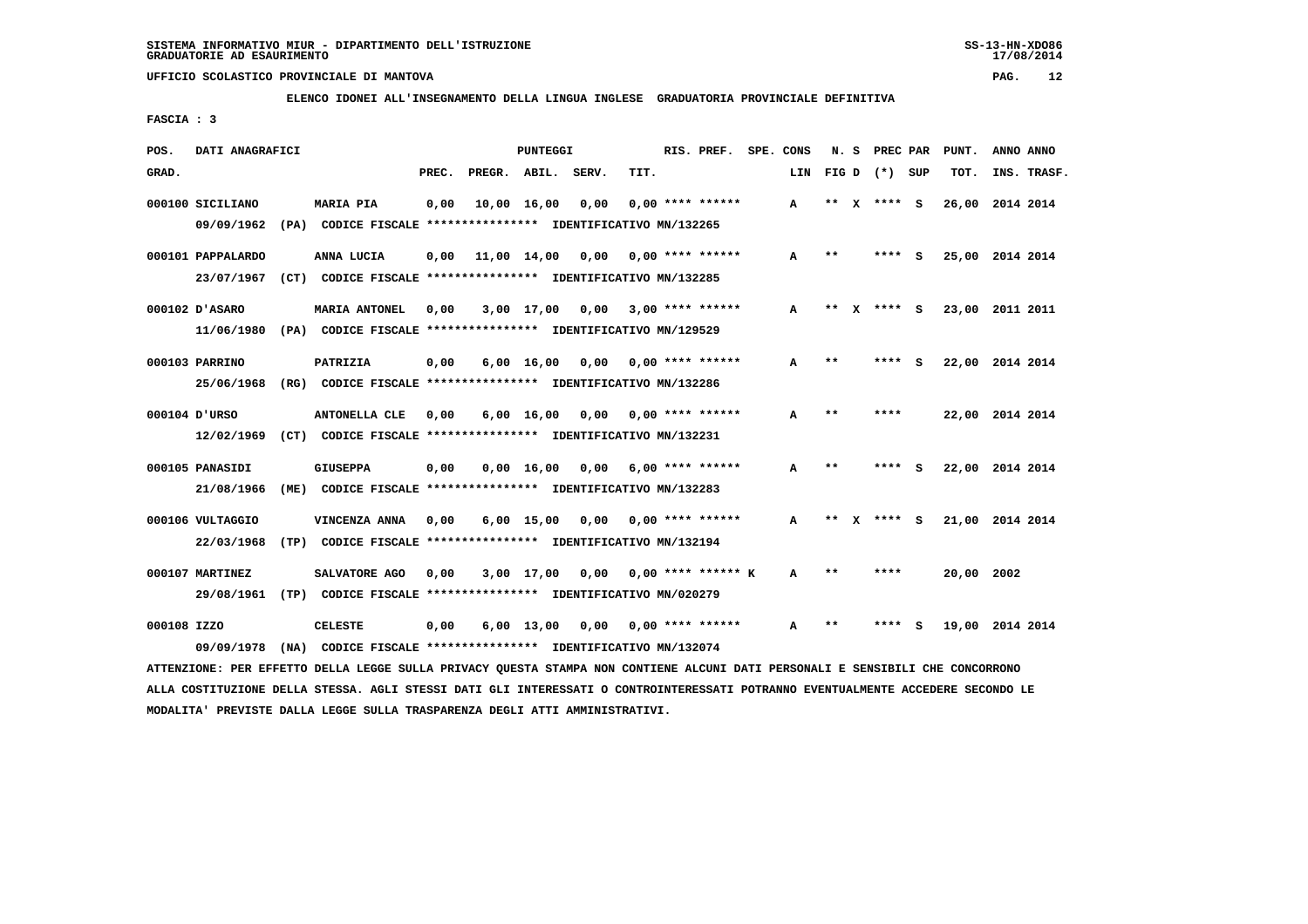**ELENCO IDONEI ALL'INSEGNAMENTO DELLA LINGUA INGLESE GRADUATORIA PROVINCIALE DEFINITIVA**

 **FASCIA : 3**

| POS.  | DATI ANAGRAFICI                                                                |      |                                                          | PUNTEGGI |        |                    |       |      |  | RIS. PREF.               |  | SPE. CONS | N.S   |   | PREC PAR |          | PUNT.  | ANNO ANNO   |  |
|-------|--------------------------------------------------------------------------------|------|----------------------------------------------------------|----------|--------|--------------------|-------|------|--|--------------------------|--|-----------|-------|---|----------|----------|--------|-------------|--|
| GRAD. |                                                                                |      |                                                          | PREC.    | PREGR. | ABIL.              | SERV. | TIT. |  |                          |  | LIN       | FIG D |   | $(*)$    | SUP      | TOT.   | INS. TRASF. |  |
|       | 000109 RACCUIA                                                                 |      | <b>ANNA</b>                                              | 0,00     |        | $0,00 \quad 15,00$ | 0,00  |      |  | $0,00$ **** ******       |  | A         | $* *$ |   | **** S   |          | 15,00  | 2011 2011   |  |
|       | (CT)<br>05/03/1968<br>CODICE FISCALE **************** IDENTIFICATIVO MN/129862 |      |                                                          |          |        |                    |       |      |  |                          |  |           |       |   |          |          |        |             |  |
|       | 000110 GRUPPUSO                                                                |      | <b>SERENA</b>                                            | 0,00     |        | 51,00 16,00 36,00  |       |      |  | $3,00$ **** ******       |  | в         | $* *$ |   | ****     | s        | 106,00 | 2007        |  |
|       | 10/08/1980                                                                     | (TP) | CODICE FISCALE **************** IDENTIFICATIVO MN/022882 |          |        |                    |       |      |  |                          |  |           |       |   |          |          |        |             |  |
|       | 000111 CORRADI                                                                 |      | CRISTINA                                                 | 0,00     |        | 52,00 14,00        | 0,00  |      |  | $0,00$ **** ******       |  | в         | **    | x | ****     |          | 66,00  | 2000        |  |
|       | 27/08/1966                                                                     | (MN) | CODICE FISCALE **************** IDENTIFICATIVO MN/020356 |          |        |                    |       |      |  |                          |  |           |       |   |          |          |        |             |  |
|       | 000112 CANNATA                                                                 |      | TIZIANA                                                  | 0,00     |        | $6,00$ 15,00       |       |      |  | $0.00$ 13.00 **** ****** |  | в         | $**$  |   | ****     | S.       | 34,00  | 2014 2014   |  |
|       | 17/09/1973                                                                     | (RG) | CODICE FISCALE **************** IDENTIFICATIVO MN/132158 |          |        |                    |       |      |  |                          |  |           |       |   |          |          |        |             |  |
|       | 000113 LANFREDI                                                                |      | <b>ISABELLA</b>                                          | 0,00     | 50,00  | 6,00               | 0,00  |      |  | $6,00$ **** ******       |  | s         | $* *$ |   | ****     | <b>S</b> | 62,00  | 2007        |  |
| s     | 11/12/1975                                                                     | (MN) | CODICE FISCALE **************** IDENTIFICATIVO MN/026194 |          |        |                    |       |      |  |                          |  |           |       |   |          |          |        |             |  |
|       | 000114 DE BIASI                                                                |      | <b>ELENA</b>                                             | 0,00     | 8,00   | 6,00               | 0,00  |      |  | $0.00$ **** ******       |  | s         | $* *$ |   | **** S   |          | 14,00  | 2007        |  |
| s     | 29/05/1986                                                                     | (MN) | CODICE FISCALE **************** IDENTIFICATIVO MN/025975 |          |        |                    |       |      |  |                          |  |           |       |   |          |          |        |             |  |
|       | 000115 MARGHELLA                                                               |      | <b>ERMINIA</b>                                           | 0,00     | 0.00   | 6,00               | 0.00  |      |  | $0.00$ **** ******       |  | s         | $* *$ |   | ****     | s        | 6,00   | 2007        |  |
| s     | 25/04/1987                                                                     | (CS) | CODICE FISCALE **************** IDENTIFICATIVO MN/025940 |          |        |                    |       |      |  |                          |  |           |       |   |          |          |        |             |  |